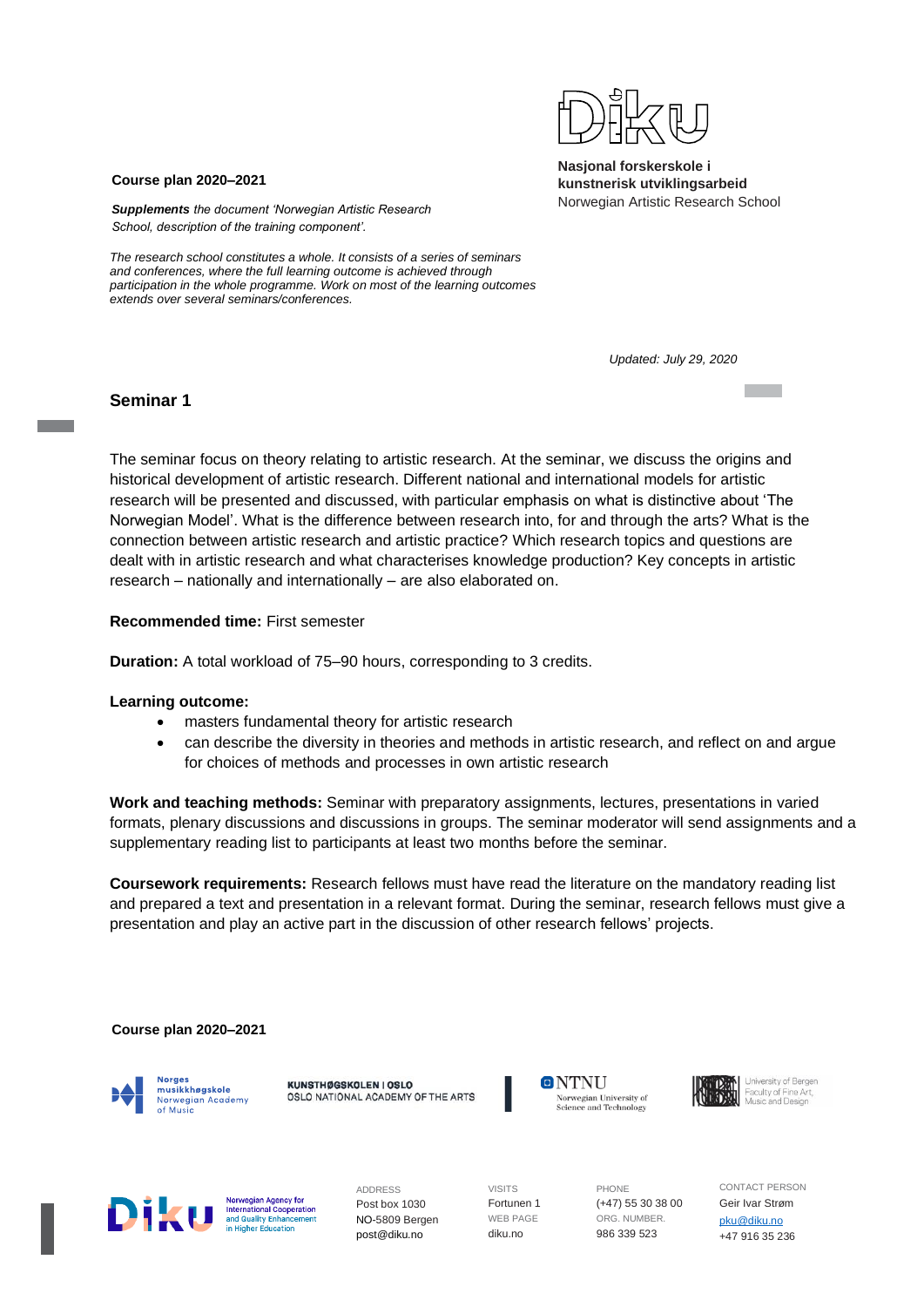

*Supplements the document 'Norwegian Artistic Research School, description of the programme'.*

*The Research School constitutes a whole. It consists of a series of seminars and conferences, where the full learning outcome is achieved through participation in the whole programme. Work on most of the learning outcomes extends over several seminars/conferences.*

*Updated: July 29, 2020*

**Tara** 

# **Seminar 2**

The seminar is about sharing and documentation in artistic research. Based on the research fellows' projects, different time-limited and permanent formats for presentation and documentation are discussed, as well as how they influence work methods, artistic results and reflections.

**Recommended time:** Second semester

**Duration:** A total workload of 75–90 hours, corresponding to 3 credits.

#### **Learning outcome:**

- can contribute to the discourse on artistic research
- can share artistic research in relevant national and international contexts

**Work and teaching methods:** Seminar with preparatory assignments, lectures, presentations in varied formats, plenary discussions and discussions in groups. The seminar moderator will send assignments and a supplementary reading list to participants at least two months before the seminar.

**Coursework requirements:** Research fellows must have read the literature on the mandatory reading list and prepared a text and presentation in a relevant format. During the seminar, research fellows must give a presentation and play an active part in the discussion of other research fellows' projects.

#### **Course plan 2020–2021**



KUNSTHØGSKOLEN I OSLO OSLO NATIONAL ACADEMY OF THE ARTS







Norwegian Agency for **International Cooperation**<br>and Quality Enhancement <u>ination</u>

ADDRESS Post box 1030 NO-5809 Bergen post@diku.no

VISITS Fortunen 1 WEB PAGE diku.no

PHONE (+47) 55 30 38 00 ORG. NUMBER. 986 339 523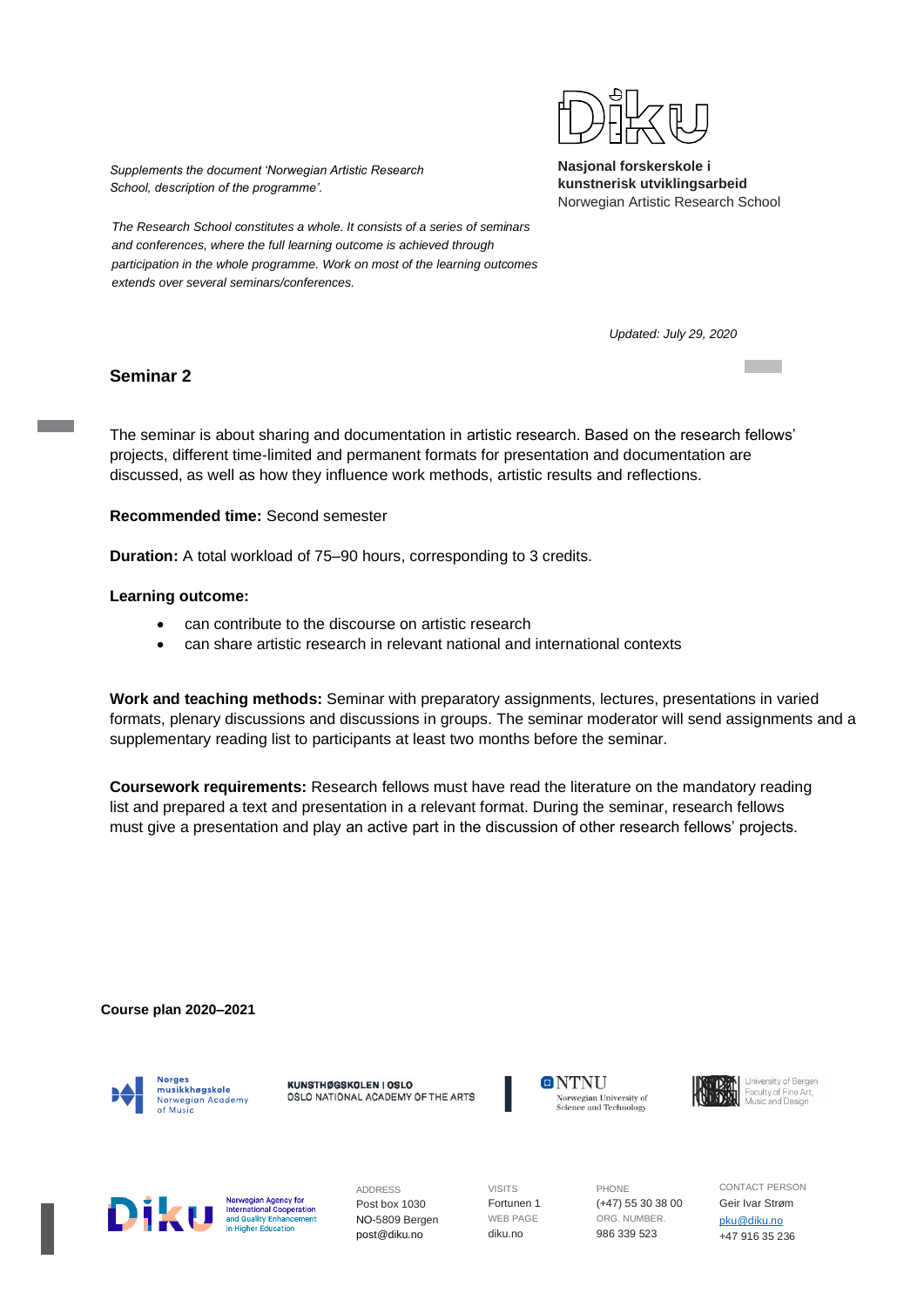

**Nasjonal forskerskole i kunstnerisk utviklingsarbeid**

*Supplements the document 'Norwegian Artistic Research School, description of the programme'.*

*The Research School constitutes a whole. It consists of a series of seminars and conferences, where the full learning outcome is achieved through participation in the whole programme. Work on most of the learning outcomes extends over several seminars/conferences.*

Norwegian Artistic Research School

**Seminar 3**

*Updated: July 29, 2020*

The seminar is about ethics in artistic research and artistic practice. It provides an introduction to basic research ethics and ethics in the arts, as well as methods for mapping ethical dimensions of artistic research. Various ethical challenges and potentials are discussed based on the research fellows' projects.

#### **Recommended time:** Second semester

**Duration:** A total workload of 75–90 hours, corresponding to 3 credits.

#### **Learning outcome:**

- masters fundamental theory relating to artistic research
- can discuss ethical principles and concerns in artistic research
- can identify ethical issues and can engage in artistic research with integrity

**Work and teaching methods:** Seminar with preparatory assignments, lectures, presentations in varied formats, plenary discussions and discussions in groups. The seminar moderator will send assignments and a supplementary reading list to participants at least two months before the seminar.

**Coursework requirements:** Research fellows must have read the literature on the mandatory reading list and prepared a text and presentation in a relevant format. During the seminar, research fellows must give a presentation and play an active part in the discussion of other research fellows' projects.

#### **Course plan 2020–2021**

*Supplements the document 'Norwegian Artistic Research* 

musikkhøgskole Norwegian Academy of Music

KUNSTHØGSKOLEN I OSLO OSLO NATIONAL ACADEMY OF THE ARTS





Norwegian Agency for **International Cooperation**<br>and Quality Enhancement <u>ination</u>

ADDRESS Post box 1030 NO-5809 Bergen post@diku.no

VISITS Fortunen 1 WEB PAGE diku.no

PHONE (+47) 55 30 38 00 ORG. NUMBER. 986 339 523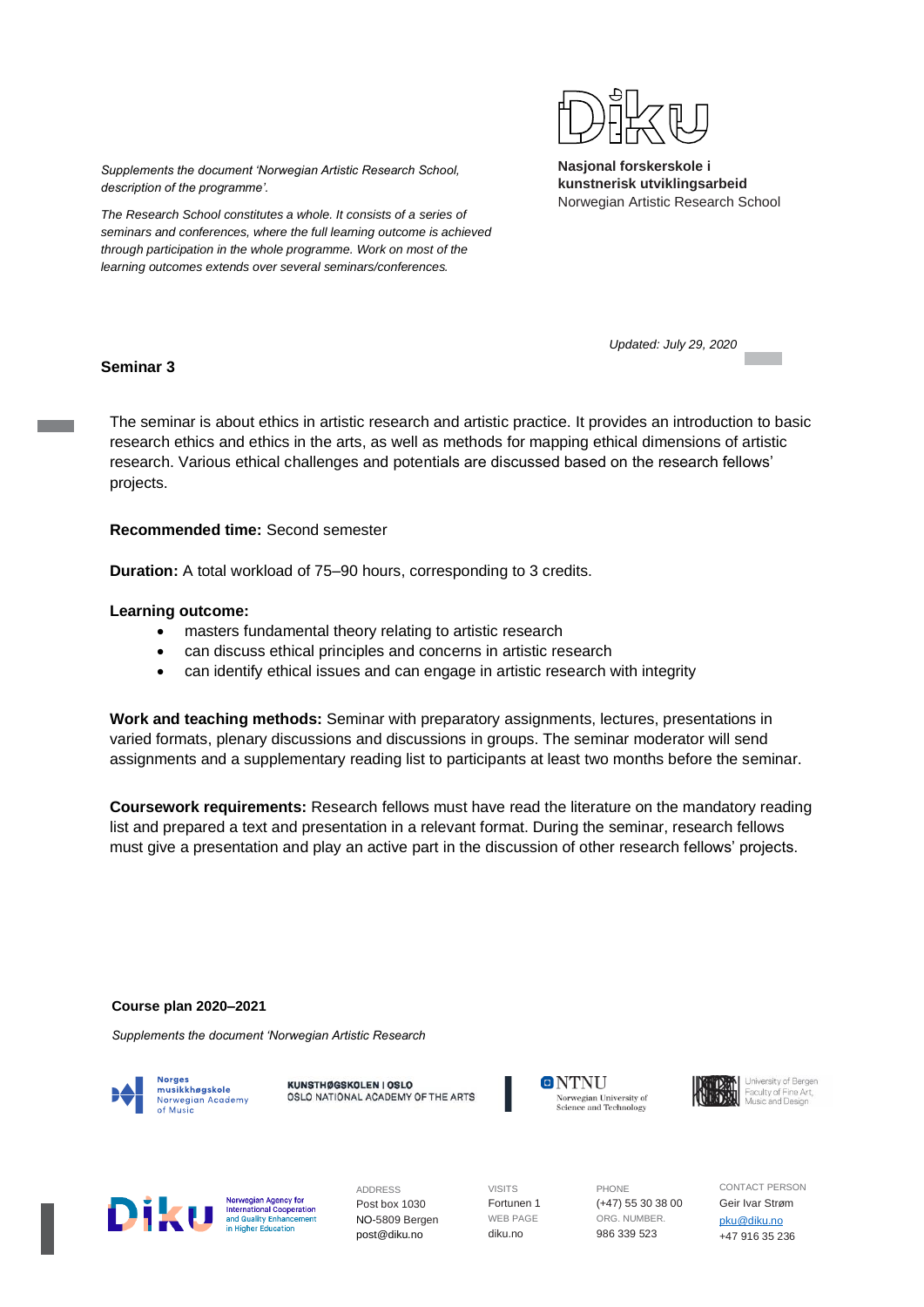

*School, description of the programme'.*

*The Research School constitutes a whole. It consists of a series of seminars and conferences, where the full learning outcome is achieved through participation in the whole programme. Work on most of the learning outcomes extends over several seminars/conferences.*

*Updated: July 29, 2020*

# **Seminar 4**

The seminar is about relationships in artistic research. Based on the research fellows' research projects, endeavours are made to map relations and how they influence artistic processes and results in the different phases of projects. Experience is shared by leading and carrying out complex artistic projects.

**Recommended time:** Third semester: Seminars 1–3 must be completed to qualify for participation in seminar 4.

**Scope:** A total workload of 75–90 hours, corresponding to 3 credits.

#### **Learning outcome:**

- can formulate research questions and plan the artistic research, with the focus on artistic processes and results
- can work on complex questions, and challenge established discourses and practices in the field

**Work and teaching methods:** Seminar with preparatory assignments, lectures, presentations in varied formats, plenary discussions and discussions in groups. Group work sessions led by the research fellows themselves. The seminar moderator will send assignments and a supplementary reading list to participants at least two months before the seminar.

**Coursework requirements:** Research fellows must have read the literature on the mandatory reading list and prepared a text and presentation in a relevant format. During the seminar, research fellows must give a presentation and play an active part in the discussion of other research fellows' projects.

#### **Course plan 2020–2021**

*Supplements the document 'Norwegian Artistic Research School, description of the programme'.*



KUNSTHØGSKOLEN I OSLO OSLO NATIONAL ACADEMY OF THE ARTS





Norwegian Agency for **International Cooperation**<br>and Quality Enhancement <u>ination</u>

ADDRESS Post box 1030 NO-5809 Bergen post@diku.no

VISITS Fortunen 1 WEB PAGE diku.no

PHONE (+47) 55 30 38 00 ORG. NUMBER. 986 339 523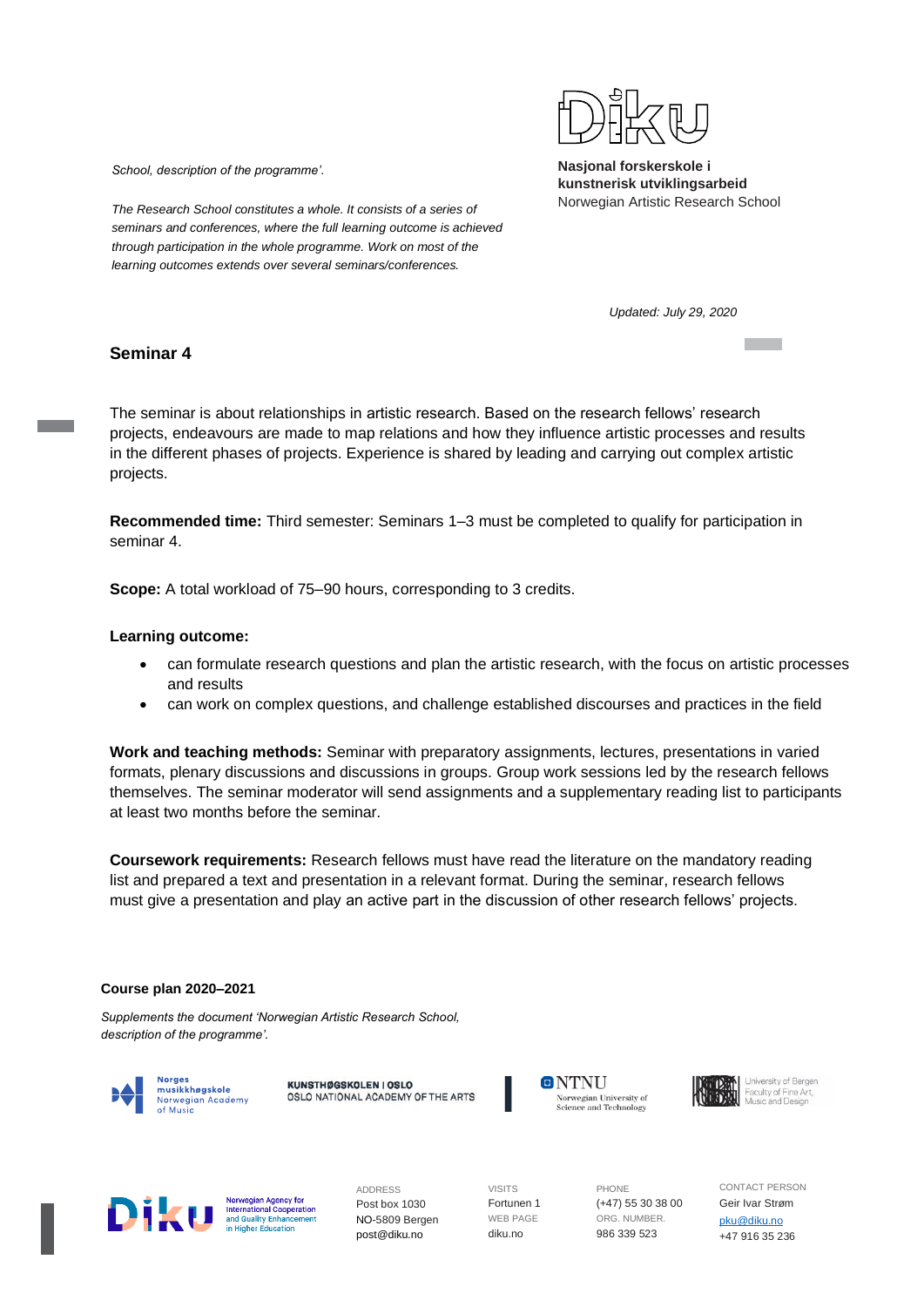

*Updated: July 29, 2020*

# *through participation in the whole programme. Work on most of the learning outcomes extends over several seminars/conferences.*

*The Research School constitutes a whole. It consists of a series of seminars and conferences, where the full learning outcome is achieved* 

# **Seminar 5**

The seminar is about the final phase of artistic research project, and the identification and sharing of the contributions to the field. Based on the research fellows' projects, various forms of contributions are discussed, as well as different formats for final presentations, documentation and the archiving of artistic results and reflection.

**Recommended time:** Fourth semester: Seminars 1–3 must be completed to qualify for participation in seminar 5.

**Scope:** A total workload of 75–90 hours, corresponding to 3 credits.

#### **Learning outcome:**

- can contribute to the discourse on artistic research
- can work on complex questions, and challenge established discourses and practices in the field
- can share artistic research in relevant national and international contexts

**Work and teaching methods:** Seminar with preparatory assignments, lectures, presentations in varied formats, plenary discussions and discussions in groups. The seminar moderator will send assignments and a supplementary reading list to participants at least two months before the seminar.

**Coursework requirements:** Research fellows must have read the literature on the mandatory reading list and prepared a text and presentation in a relevant format. During the seminar, research fellows must give a presentation and play an active part in the discussion of other research fellows' projects.

#### **Course plan 2020–2021**

*Supplements the document 'Norwegian Artistic Research School, description of the programme'.*



KUNSTHØGSKOLEN I OSLO OSLO NATIONAL ACADEMY OF THE ARTS







Norwegian Agency for **International Cooperation**<br>and Quality Enhancement <u>ination</u>

ADDRESS Post box 1030 NO-5809 Bergen post@diku.no

VISITS Fortunen 1 WEB PAGE diku.no

PHONE (+47) 55 30 38 00 ORG. NUMBER. 986 339 523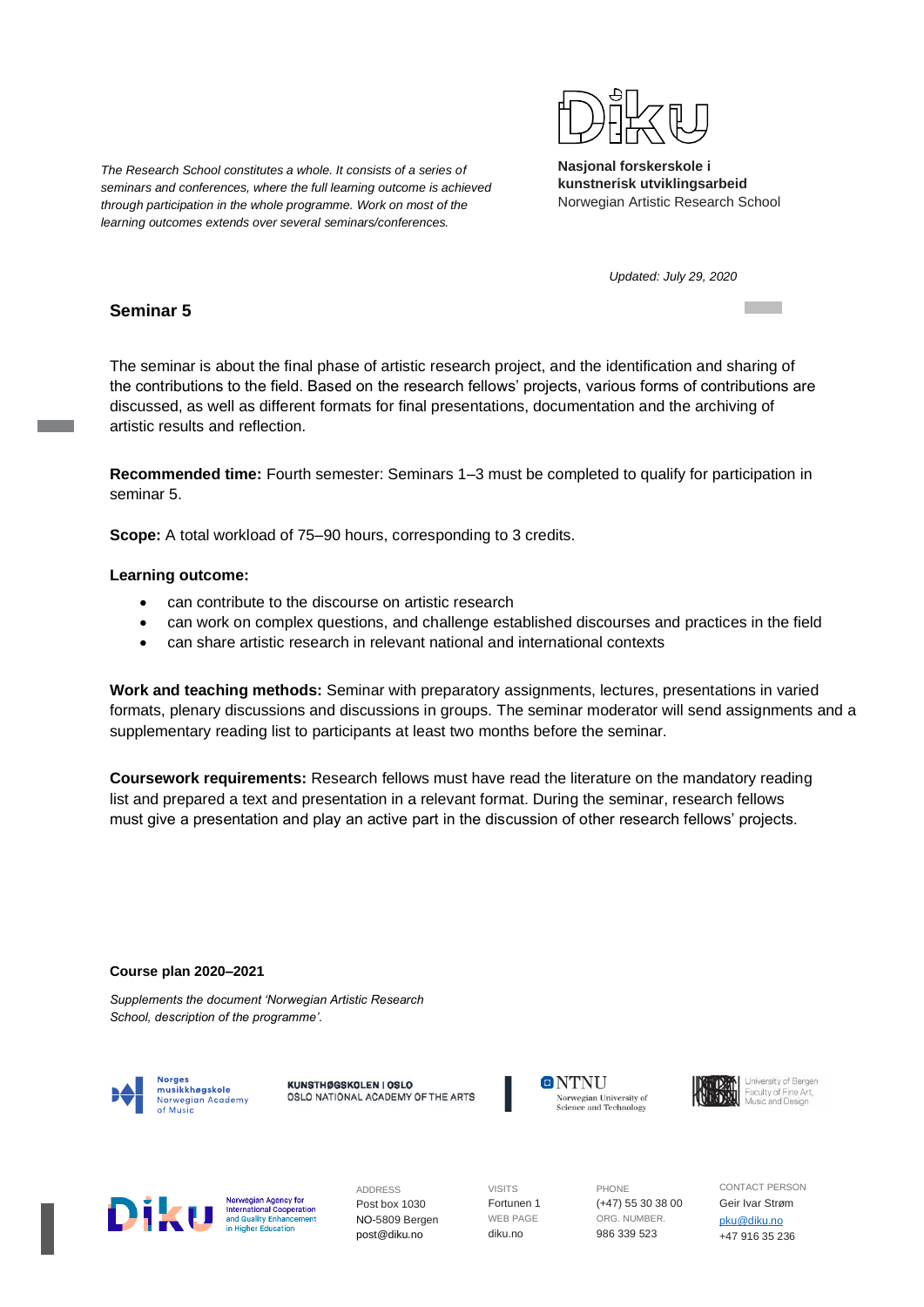

**Nasjonal forskerskole i kunstnerisk utviklingsarbeid**

The Research School constitutes a whole. It consists of a series of **The Research School** constitutes a whole. It consists of a series of **Mondaille Research School** constitutes a whole. It consists of a series of **Mondail** *seminars and conferences, where the full learning outcome is achieved through participation as a whole. Work on most of the learning outcomes extends over several seminars/conferences.*

*Updated: July 29, 2020*

# **Conferences 1–5**

The conferences are an important arena for a constructive critical dialogue with the interdisciplinary national and international professional community. They provide opportunities to share the project 1) at an early stage, so that the professional environment can be invited to participate as a resource in reflection on planned choices for contextualisation and research, 2) at an intermediate stage, so that the professional environment can be invited to participate as a resource in reflection on important turning points, ethical challenges and delimitations, and 3) towards the final stage, so that the professional environment can be invited to participate as a resource in reflection on artistic choices, and forms of presentation and documentation.

# **Recommended time:** First – fifth semester.

**Scope:** Five two-day conferences. Preparatory and follow-up work come in addition. A total workload of 125- 150 hours, corresponding to 5 credits.

# **Learning outcome:**

- can describe the diversity in theories and methods in artistic research, and reflect on and argue for choices of methods and processes in own artistic research
- can contribute to the discourse on artistic research
- can work on complex questions, and challenge established discourses and practices in the field
- can deal with interdisciplinary questions in artistic research
- can share artistic research in relevant national and international contexts
- can participate in debates in the field in international forums

**Work and teaching methods:** Conferences with preparatory assignments, sharing of artistic research in varied formats, presentations and discussions. The research fellows shed light on their projects from different perspectives, and a progression is expected over time in terms of the depth of the discussion.

**Coursework requirements:** Research fellows must have read the literature on the mandatory reading list, and, for three of the conferences, prepared an abstract and presentation in a relevant format. During the conferences, research fellows must play an active part in the discussion of other research fellows' projects.

# **Course plan 2020–2021**



KUNSTHØGSKOLEN I OSLO OSLO NATIONAL ACADEMY OF THE ARTS







Norwegian Agency for **International Cooperation**<br>and Quality Enhancement

ADDRESS Post box 1030 NO-5809 Bergen post@diku.no

VISITS Fortunen 1 WEB PAGE diku.no

PHONE (+47) 55 30 38 00 ORG. NUMBER. 986 339 523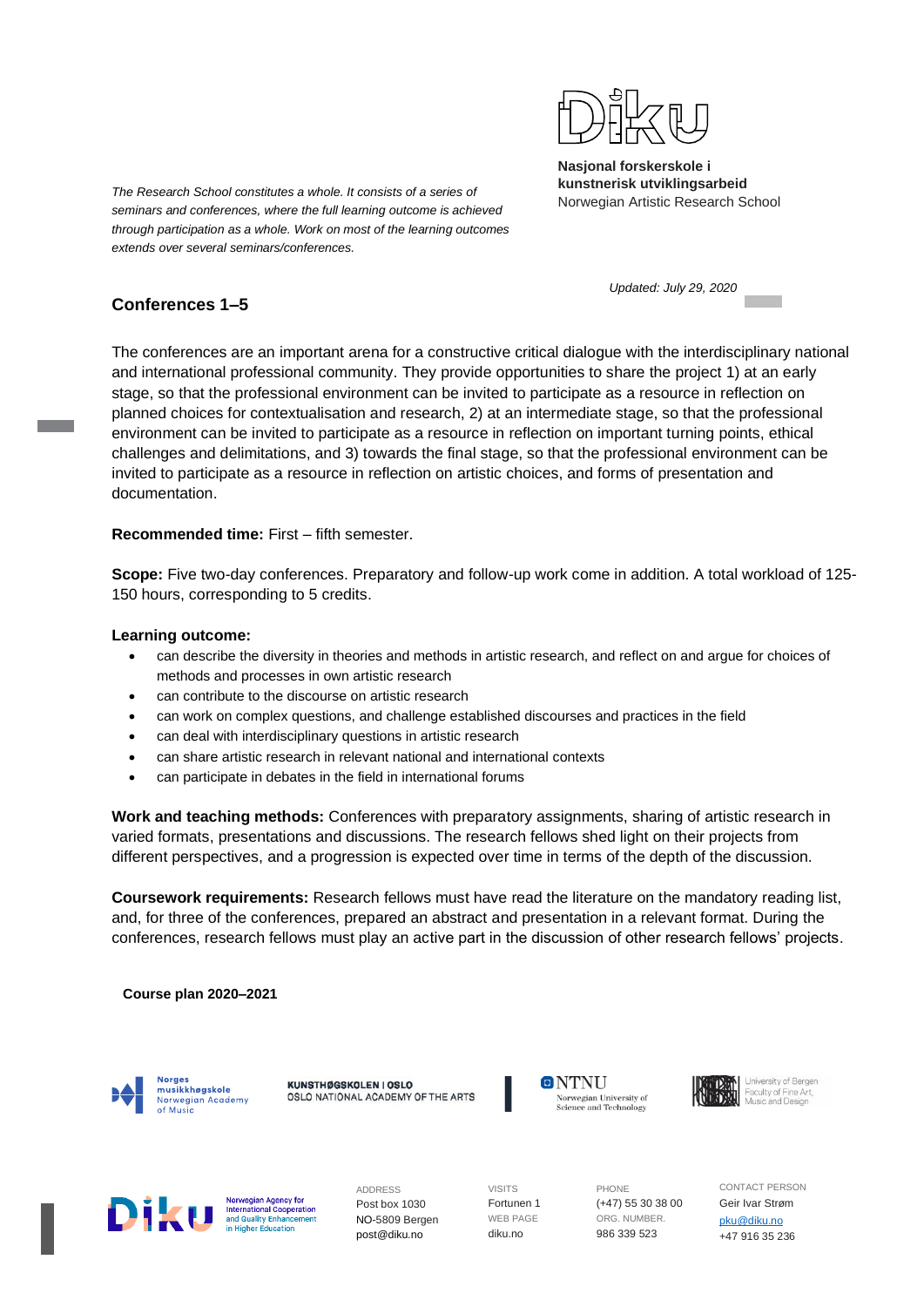

#### **Reading list**

#### **Seminar 1**

- Borgdorff, H. (2011): The production of knowledge in artistic reseach. In M. Biggs & H. Karlsson (eds.), *The Routledge Companion to Research in the Arts*. London: Routledge. P. 44-63). Retrieved from:<https://www.researchcatalogue.net/profile/show-work?work=129647>
- Kjørup, S. (2006): Another Way of Knowing: Baumgarten, Aesthetics, and the Concept of Sensuous Cognition. In: *Sensuous knowledge* 1, Bergen Academy of Art and Design. Retrieved from: [https://www.academia.edu/17824500/Another\\_Way\\_of\\_Knowing](https://www.academia.edu/17824500/Another_Way_of_Knowing)
- Malterud, N. (2012): Artistic research necesarry and challenging. In Nordic Journal of Art and Research, 1 (1). (pp. 57-68). Oslo and Akershus University College. Retrieved from: [https://www.ninamalterud.no/pdf/tekster\\_kunstutd/Malterud\\_Artistic\\_Research\\_2012.pdf](https://www.ninamalterud.no/pdf/tekster_kunstutd/Malterud_Artistic_Research_2012.pdf) (engelsk)<https://doi.org/10.7577/information.v1i1.217> (norsk).

*Recommended reading:*

• Borgdorff, H. (2013): The conflict of the faculties. On theory, practice and research in professional arts academies. Chapter 1 in *The Conflict of the Faculties. Perspectives on Artistic Research and Academia.* Leiden University Press. P- 16-26. Retrieved from: <https://www.researchcatalogue.net/profile/show-work?work=129308>

#### **Seminar 2**

• Arlander. A. (2018): The Shore Revisited. Journal of Embodied Research 1(1): 4 (30:34). Retrieved from:<https://jer.openlibhums.org/articles/10.16995/jer.8/>



KUNSTHØGSKOLEN I OSLO OSLO NATIONAL ACADEMY OF THE ARTS





Norwegian Agency for **International Cooperation**<br>and Quality Enhancement ucation<br>ucation

ADDRESS Post box 1030 NO-5809 Bergen post@diku.no

VISITS Fortunen 1 WEB PAGE diku.no

PHONE (+47) 55 30 38 00 ORG. NUMBER. 986 339 523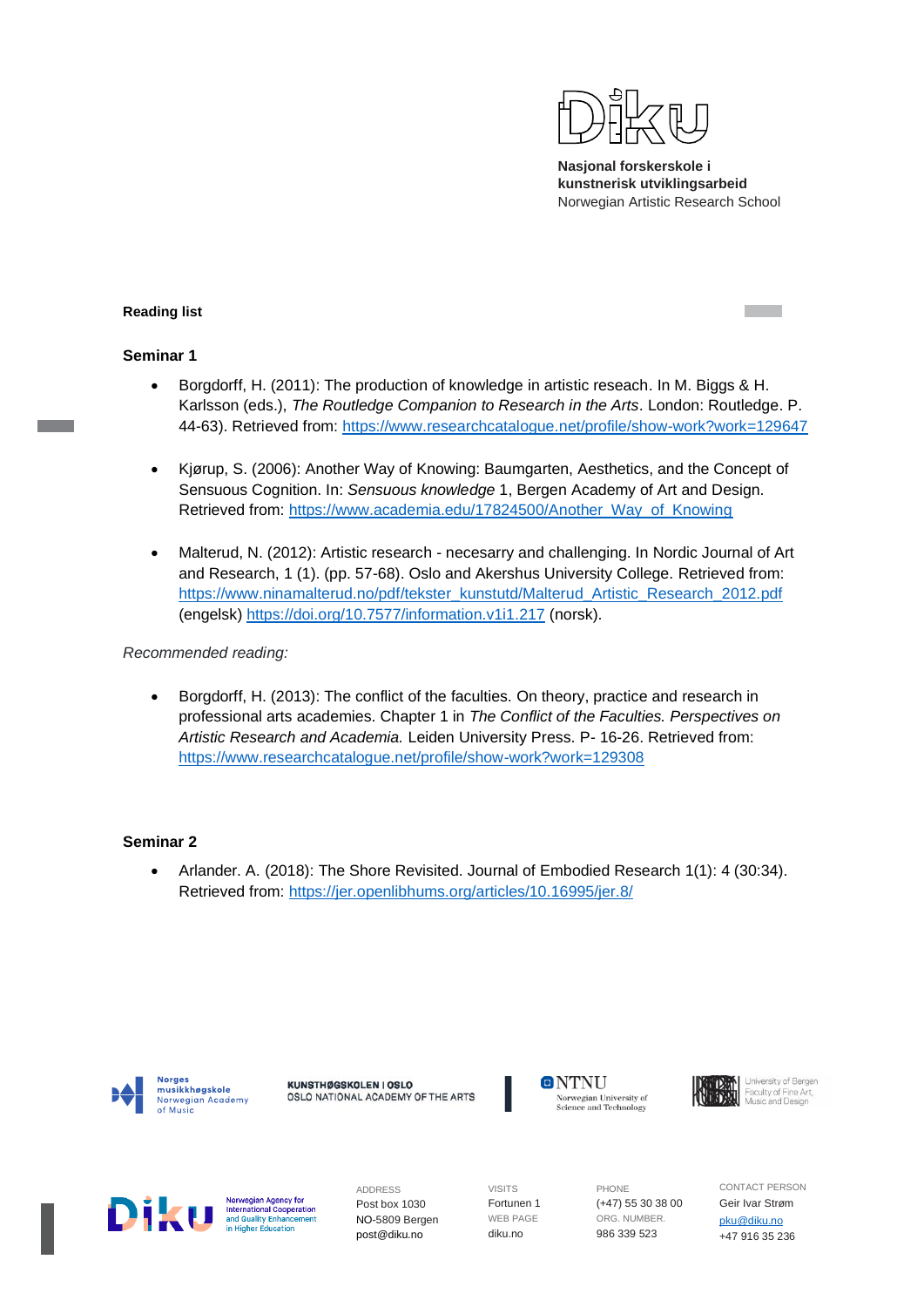

- **Nasjonal forskerskole i kunstnerisk utviklingsarbeid** • Auslander, P. (2006): The Performativity of Performance Documentation. PAJ 84, vol. 28, Norwegian Artistic Research School Issue 3, p.1-10. Retrieved from: <https://www.mitpressjournals.org/doi/pdf/10.1162/pajj.2006.28.3.1>
- Bärtås, M. (2010): About Methodology. Chapter 3 of *You told me*. Thesis for the degree of Doctor of Philosophy in Fine Art. Valand School of Fine Arts, Faculty of Fine, Applied and Performing Arts, University of Gothenburg, p. 43-64. Retrieved from: [https://gupea.ub.gu.se/bitstream/2077/22325/1/gupea\\_2077\\_22325\\_1.pdf](https://gupea.ub.gu.se/bitstream/2077/22325/1/gupea_2077_22325_1.pdf)
- Groys, B. (2013): Entering the Flow: Museum between Archive and Gesamtkunstwerk. E-flux journal 50. Available at [https://www.e-flux.com/journal/50/59974/entering-the-flow-museum](https://www.e-flux.com/journal/50/59974/entering-the-flow-museum-between-archive-and-gesamtkunstwerk/)[between-archive-and-gesamtkunstwerk/](https://www.e-flux.com/journal/50/59974/entering-the-flow-museum-between-archive-and-gesamtkunstwerk/)

#### *Recommended reading:*

- Arlander. A. (2018): Process as Performance or Variations of Swinging. In Blades and Meehan (eds). Performing Process: Sharing Dance and Choreographic Practice. Intellect Books, pp. 99‐118.
- Arlander. A. (2019): Resting with pines in Nida. Attempts at performing with plants. Performance Philosophy 4: 2 (452‐475). Retrieved from: <https://doi.org/10.21476/PP.2019.42232>
- Groys, B. (2008): Art in the Age of Biopolitics: From Artwork to Art Documentation. In *Art Power*. MIT press, p. 53-66.
- Piccini, A. and Rye, C. (2009): Of Fevered Archives and the Quest for Total Documentation. In: *Practice-as-Research in Performance and Screen*. Basingstoke: Palgrave Macmillan, 34-49.

# **Seminar 3**

• Crispin, D. (2016). 'Whereof We Cannot Be Silent, Thereof Must We Speak'; Susan Sontag's 'Silences', in IIIIXIII fourbythreemagazine, Issue 6, *Silence*. Retrieved from: <http://www.fourbythreemagazine.com/issue/susan-sontags-silences>



KUNSTHØGSKOLEN I OSLO OSLO NATIONAL ACADEMY OF THE ARTS





Norwegian Agency for **International Cooperation**<br>and Quality Enhancement <u>ination</u>

ADDRESS Post box 1030 NO-5809 Bergen post@diku.no

VISITS Fortunen 1 WEB PAGE diku.no

PHONE (+47) 55 30 38 00 ORG. NUMBER. 986 339 523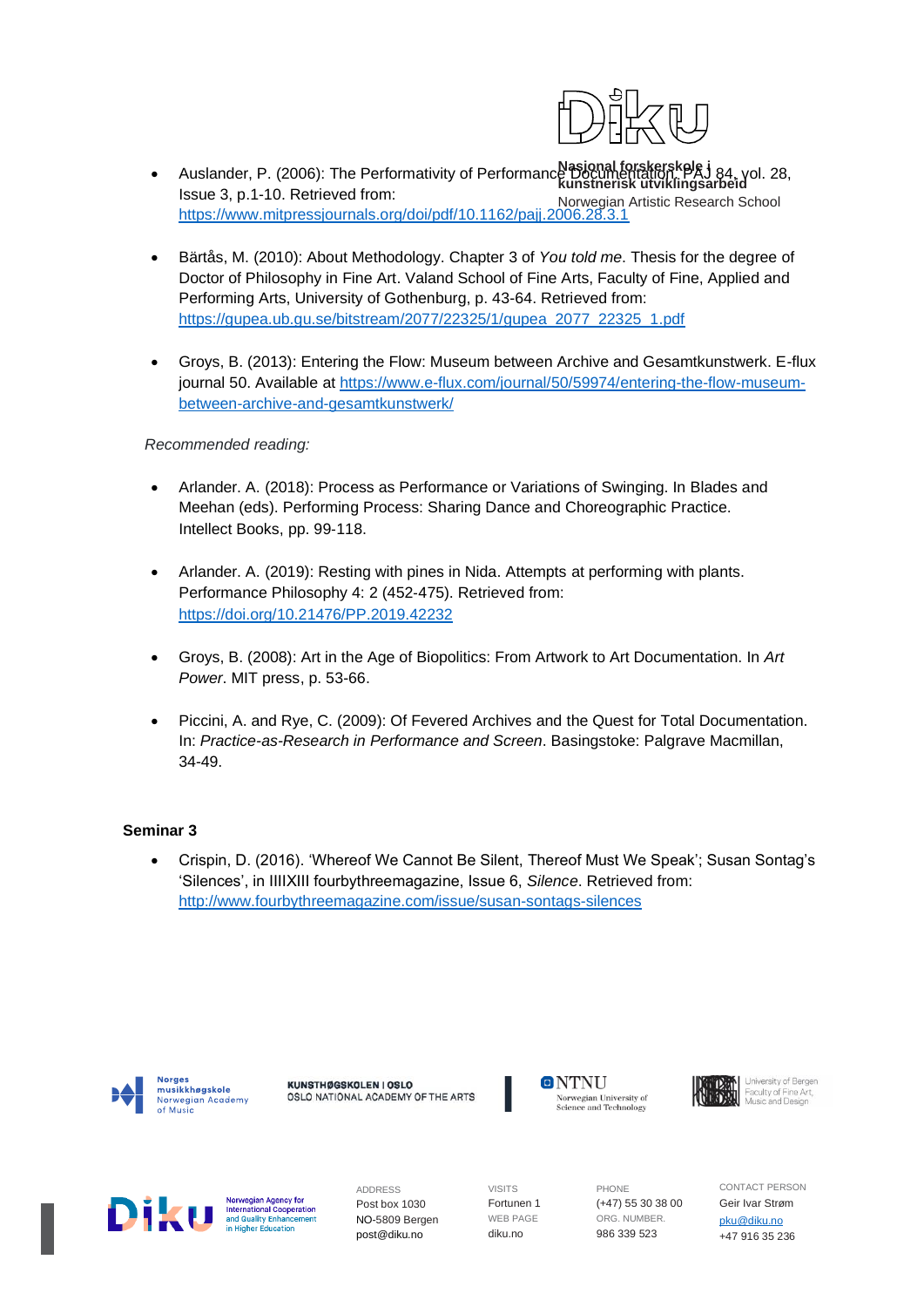

- **Nasjonal forskerskole i kunstnerisk utviklingsarbeid** Norwegian Artistic Research School • Crispin, D. (2017). Is Artistic Research in Music a Feminist Failure? In: *The Futures of Artistic Research*, *Writings from the Academy of Fine Arts*, p. 131-141, Jan Kaila, Anita Seppä and Henk Slager (eds.).Uniarts, Helsinki, 2017. Retrieved from: [https://helda.helsinki.fi/bitstream/handle/10138/246117/Futures\\_of\\_artistic\\_research\\_kirja.pd](https://helda.helsinki.fi/bitstream/handle/10138/246117/Futures_of_artistic_research_kirja.pdf?sequence=1&isAllowed=y%20) [f?sequence=1&isAllowed=y%20](https://helda.helsinki.fi/bitstream/handle/10138/246117/Futures_of_artistic_research_kirja.pdf?sequence=1&isAllowed=y%20)
- Fossheim, Hallvard J. (2015). Consent, The Norwegian National Research Ethics Committees. Retrieved from: [https://www.etikkom.no/en/library/topics/data-protection-and](https://www.etikkom.no/en/library/topics/data-protection-and-responsibility-concerning-the-individual/consent/)[responsibility-concerning-the-individual/consent/](https://www.etikkom.no/en/library/topics/data-protection-and-responsibility-concerning-the-individual/consent/)
- Fossheim, Hallvard J. (2015). Confidentiality, The Norwegian National Research Ethics Committees. Retrieved from: [https://www.etikkom.no/en/library/topics/data-protection-and](https://www.etikkom.no/en/library/topics/data-protection-and-responsibility-concerning-the-individual/confidentiality/)[responsibility-concerning-the-individual/confidentiality/](https://www.etikkom.no/en/library/topics/data-protection-and-responsibility-concerning-the-individual/confidentiality/)
- Gundersen, Jostein et al (2020). Map Ethics! A method for identifying and addressing ethical dimensions of artistic research projects (link will be added).

*Recommended reading:*

- Cobussen, Mark and Nielsen, Nanette (2012). Music and ethics. 1st ed. Farnham, Surrey, England: Ashgate. 'Introduction', Chapter 2 'Discourse', and Chapter 6 'Engagement'
- Nielsen, Nanette (2017). ['Musical Philosophy for an Unravelling World'](https://www.pdcnet.org/tpm/content/tpm_2017_0076_0053_0057) First published by The Philosophers' Magazine, Issue 76, 1st Quarter 2017. ISSN: 2048-4674. Retrieved from: [https://www.pdcnet.org/tpm/content/tpm\\_2017\\_0076\\_0053\\_0057](https://www.pdcnet.org/tpm/content/tpm_2017_0076_0053_0057)
- Nielsen, Nanette and Phillips-Hutton, Ariana. Forthcoming. 'Musical Ethics'. In the Oxford Handbook of Western Music and Philosophy edited by Jerrold Levinson, Tomas McAuley, and Nanette Nielsen. Oxford: Oxford University Press.
- Arnstein. S. R. (1969). A Ladder of Citizen Participation, Journal of the American Planning Association, Vol. 35, No. 4, July 1969, pp. 216-224. Retrieved from: [https://www.participatorymethods.org/sites/participatorymethods.org/files/Arnstein%20ladder%201](https://www.participatorymethods.org/sites/participatorymethods.org/files/Arnstein%20ladder%201969.pdf) [969.pdf](https://www.participatorymethods.org/sites/participatorymethods.org/files/Arnstein%20ladder%201969.pdf)

#### **Seminar 4**



KUNSTHØGSKOLEN I OSLO OSLO NATIONAL ACADEMY OF THE ARTS





Norwegian Agency for **International Cooperation**<br>and Quality Enhancement

ucation

ADDRESS Post box 1030 NO-5809 Bergen post@diku.no

VISITS Fortunen 1 WEB PAGE diku.no

PHONE (+47) 55 30 38 00 ORG. NUMBER. 986 339 523